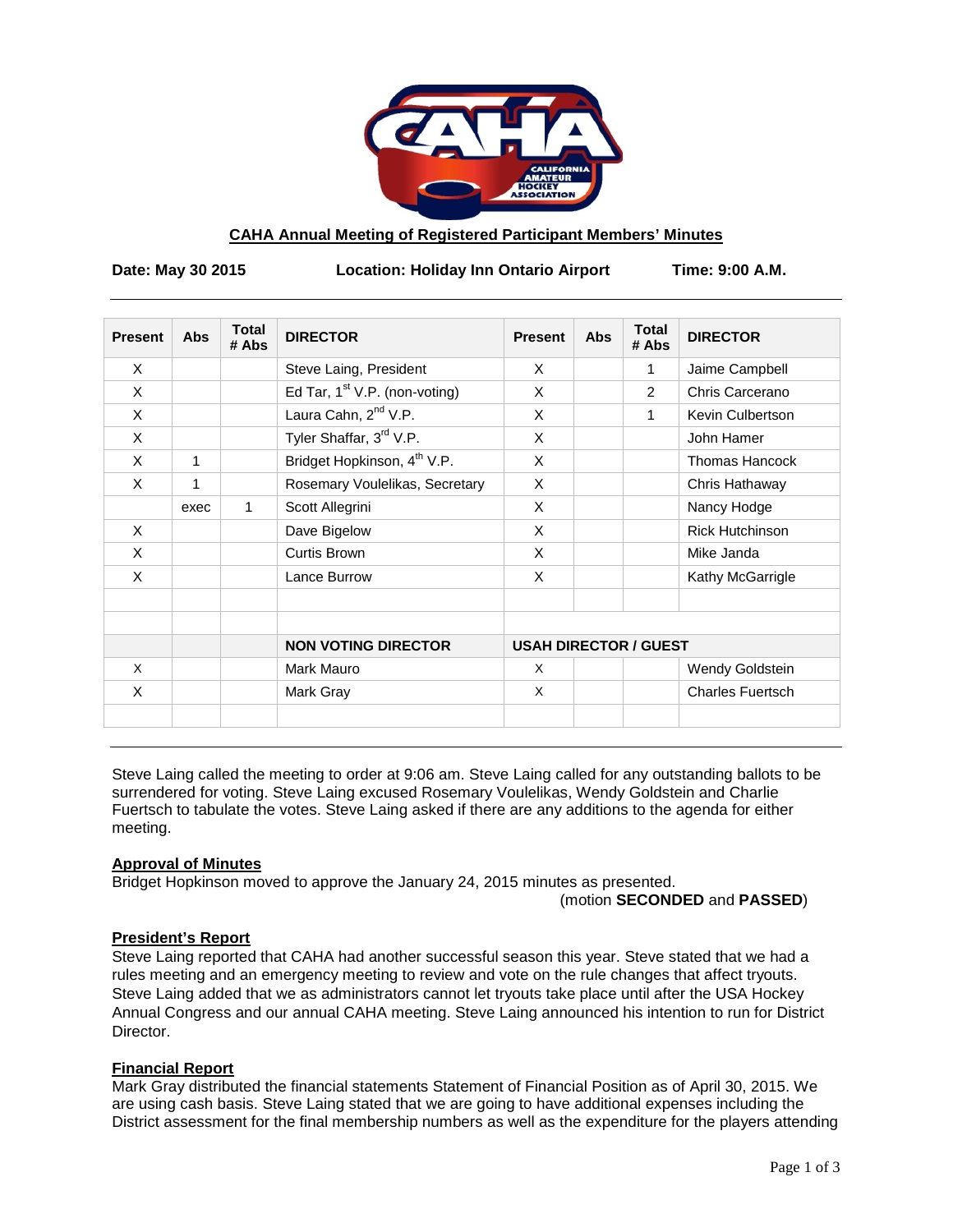the District camp (\$50/player) and we are waiting for the invoice from the DeGregorio foundation. This may represent a total of about \$10,000-\$12,000 in expenses still pending. Bridget Hopkinson asked about the expense line item for the Tier I Playoffs. It appears that not all of the expenses are being categorized in the correct line items. The trophies historically are paid in advance. Steve Laing stated that for next season, we will be reporting all the costs in the appropriate line items across the playoffs for all divisions, Tier I, Tier II and A/B. Tom Hancock moved to approve the financials as presented.

### (motion **SECONDED** and **PASSED**)

Mark Gray distributed the 990 form that was filed with the state to the board.

### **Dispute & Resolutions/Penalty review**

Ed Tar explained the process that happens when an "abuse of officials" occurs in a game. If the abuse is verbal and the offender does not ask for a hearing then we do not need to hold a hearing unless of course it is an abuse of officials with intent to injure penalty. In general the players are behaving; it is the adult players that have been behaving badly.

Steve Laing added that during this past Memorial weekend, there were a lot of match penalties and two players had the USA Hockey Rule 411 applied.

# **Select Camp**

Ed Tar reported that CAHA sent 96 players to the District Camp. A total of 35 players from the District Camp were selected to advance to the Nationals camp. Of those 35, 25 of them were from California. These are great numbers for California.

Ed Tar suggested that for next year, the selection process for "out-of-state" players and "injured" players should be posted on our web site. It is the responsibility of the leagues to identify players that did not attend their league camp and forward those names to CAHA.

### **Youth Council Report**

Laura Cahn reported that from the month of February through to March, CAHA has been very busy with the state playoffs for all the divisions. Laura thanked all of the directors who assisted with the playoffs. The Tier I state champions were: 12U - Anaheim Jr. Ducks**,** 14U Minor - L.A. Jr. Kings**,** 14U Major - Anaheim Jr. Ducks**,** 16U Minor - L.A. Jr. Kings**,** 16U Major - Anaheim Jr. Ducks and 18U - Ontario Avalanche. At the Tier II, the champions were: Midget 18U - Anaheim Jr. Ducks, Midget 16U – OC Hockey(1), Bantam - OC Hockey(1), PeeWee - San Diego Jr. Gulls. At the High School division, Orange Lutheran won the championship. And finally for the A/B divisions, the champions were: 18U - Tri-Valley Blue Devils**,** 16U - California Wave**,** Bantam A - Fresno Monsters**,** Bantam B - Tri-Valley Blue Devils**,**  PeeWee A - Vacaville Jets**,** PeeWee B - San Diego Saints**,** Squirt A - Tri-Valley Blue Devils and Squirt B - San Diego Oilers. Laura Cahn stated that all in all it was a very good year for the state. Laura thanked the Youth Council committee members, commissioners and Mark Mauro for all of their hard work throughout the season.

# **Adult Tournament**

Tyler Shaffar reported that there were 56 teams participating in the tournament April 24-26, 2015. Twelve of the teams were women's teams. There were 8 teams from SoCal this year. Steve Laing added that we should send a flyer out to the rinks at the start of the season and then again a few months later. Rick Hutchinson added that we could possibly have two tournaments and the winners from each tournament advances to the state championship.

### **Girls & Women's Committee**

Bridget Hopkinson reported that the following Tier I girls' teams won their division at the District; the Lady Ducks U14 and the CA Wave U16. The Lady Ducks 19U team had an auto bid to Nationals. There were no Tier II teams at Nationals. We had the Lady Ducks and the Lady Sharks Women's B at Nationals, SoCal Westside Shockers and LA Traffic. The Lady Ducks Sr. B won Nationals.